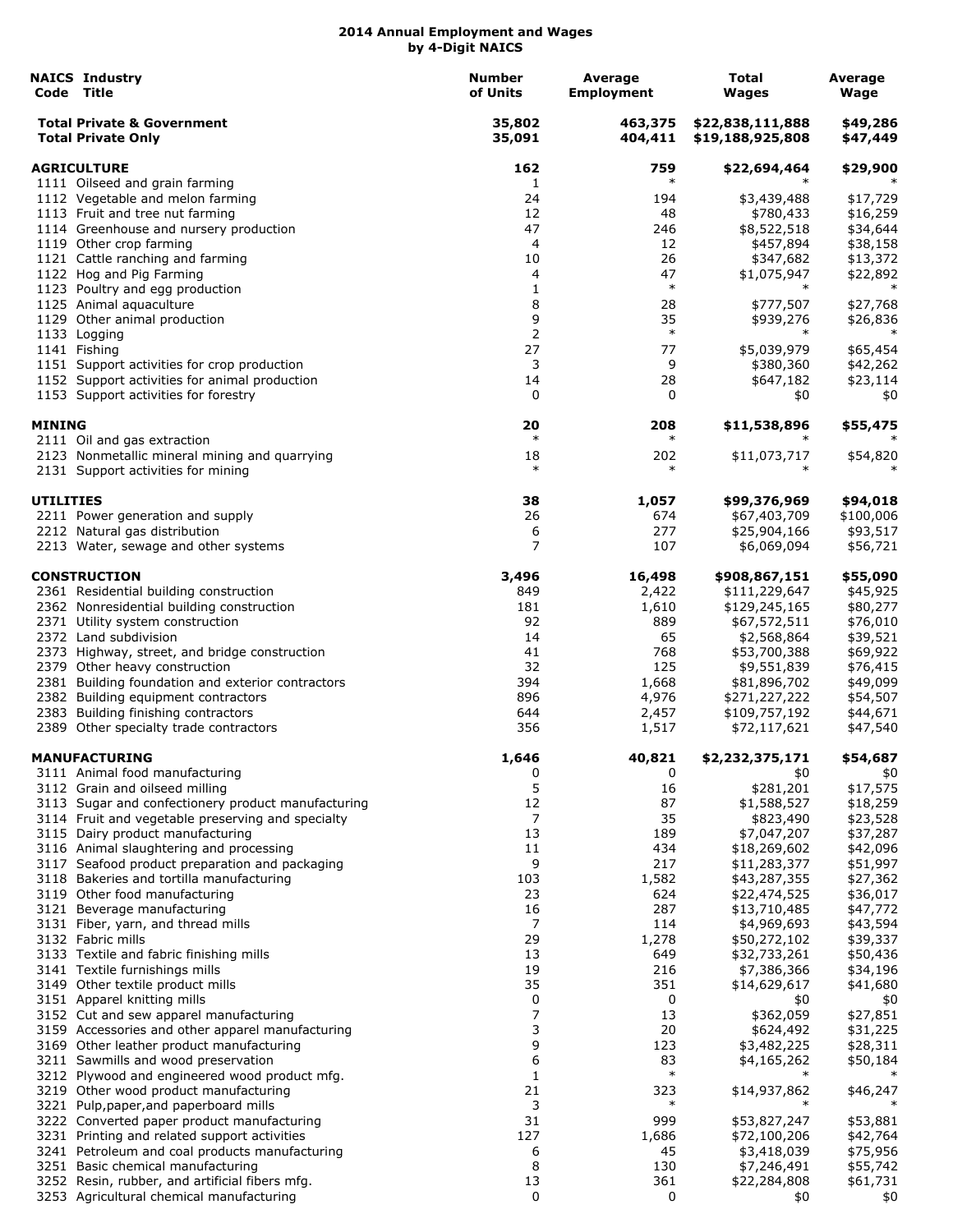| <b>NAICS Industry</b><br>Code Title                       | <b>Number</b><br>of Units | <b>Average</b><br><b>Employment</b> | <b>Total</b><br>Wages | Average<br>Wage |
|-----------------------------------------------------------|---------------------------|-------------------------------------|-----------------------|-----------------|
| 3254 Pharmaceutical and medicine manufacturing            | 14                        | 1,438                               | \$168,219,908         | \$116,982       |
| 3255 Paint, coating, and adhesive manufacturing           | 11                        | 100                                 | \$4,581,736           | \$45,817        |
| 3256 Soap, cleaning compound, and toiletry mfg.           | 13                        | 322                                 | \$16,951,905          | \$52,646        |
| 3259 Other chemical product and preparation mfg.          | 16                        | 792                                 | \$53,968,926          | \$68,143        |
| 3261 Plastics product manufacturing                       | 55                        | 2,293                               | \$121,156,012         | \$52,837        |
| 3262 Rubber product manufacturing                         | 5                         | 187                                 | \$7,085,540           | \$37,891        |
| 3271 Clay product and refractory manufacturing            | 2                         | $\ast$                              |                       |                 |
| 3272 Glass and glass product manufacturing                | 15                        | 156                                 | \$8,473,766           | \$54,319        |
| 3273 Cement and concrete product manufacturing            | 17                        | 166                                 | \$7,662,520           | \$46,160        |
| 3279 Other nonmetallic mineral products                   | 18                        | 293                                 | \$18,998,036          | \$64,840        |
| 3311 Iron and Steel Mills and Ferroalloy Manufacturing    | 0                         | 0                                   | \$0                   | \$0             |
| 3312 Steel product mfg. from purchased steel              | 4                         | 70                                  | \$4,840,124           | \$69,145        |
| 3314 Other nonferrous metal production                    | 30                        | 1,120                               | \$67,546,076          | \$60,309        |
| 3315 Foundries                                            | 24                        | 334                                 | \$12,584,077          | \$37,677        |
| 3321 Forging and stamping                                 | 23                        | 544                                 | \$30,547,404          | \$56,153        |
| 3322 Cutlery and handtool manufacturing                   | 9                         | 296                                 | \$20,145,298          | \$68,058        |
| 3323 Architectural and structural metals mfg.             | 42                        | 554                                 | \$27,356,536          | \$49,380        |
| 3324 Boiler, tank, and shipping container mfg.            | 10                        | 860                                 | \$39,965,119          | \$46,471        |
| 3325 Hardware manufacturing                               | 5                         | 111                                 | \$5,001,834           | \$45,062        |
| 3326 Spring and wire product manufacturing                | 5                         | 85                                  | \$6,044,402           | \$71,111        |
| 3327 Machine shops and threaded product mfg.              | 75                        | 1,201                               | \$56,287,183          | \$46,867        |
| 3328 Coating, engraving, and heat treating metals         | 58                        | 1,119                               | \$43,366,827          | \$38,755        |
| 3329 Other fabricated metal product manufacturing         | 32                        | 918                                 | \$50,641,177          | \$55,165        |
| 3331 Agriculture, construction, and mining machinery mfg. | 4                         | 88                                  | \$4,158,090           | \$47,251        |
| 3332 Industrial machinery manufacturing                   | 25                        | 338                                 | \$21,183,945          | \$62,674        |
| 3333 Commercial and service industry machinery            | 9                         | 115                                 | \$7,713,831           | \$67,077        |
| 3334 HVAC and commercial refrigeration equipment          | 5                         | 491                                 | \$31,762,325          | \$64,689        |
| 3335 Metalworking machinery manufacturing                 | 67                        | 602                                 | \$29,671,003          | \$49,287        |
| 3336 Turbine and power transmission equipment mfg.        | 1                         | $\ast$                              |                       |                 |
| 3339 Other general purpose machinery manufacturing        | 22                        | 213                                 | \$10,976,877          | \$51,535        |
| 3341 Computer and peripheral equipment mfg.               | 2                         | $\ast$                              | $\ast$                |                 |
| 3342 Communications equipment manufacturing               | 8                         | 259                                 | \$23,452,374          | \$90,550        |
| 3343 Audio and video equipment manufacturing              | 1                         | $\ast$                              |                       | $\ast$          |
| 3344 Semiconductor and electronic component mfg.          | 19                        | 455                                 | \$22,094,381          | \$48,559        |
| 3345 Electronic instrument manufacturing                  | 48                        | 2,512                               | \$193,649,590         | \$77,090        |
| 3346 Magnetic media manufacturing and reproducing         | 1                         | $\ast$                              |                       |                 |
| 3351 Electric lighting equipment manufacturing            | 7                         | 140                                 | \$7,383,017           | \$52,736        |
| 3353 Electrical equipment manufacturing                   | 5                         | 277                                 | \$29,906,874          | \$107,967       |
| 3359 Other electrical equipment and component mfg.        | 21                        | 808                                 | \$58,861,774          | \$72,849        |
| 3362 Motor vehicle body and trailer manufacturing         | 4                         | 96                                  | \$3,893,203           | \$40,554        |
| 3363 Motor vehicle parts manufacturing                    | 5                         | 33                                  | \$1,803,201           | \$54,642        |
| 3364 Aerospace product and parts manufacturing            | 0                         | 0                                   | \$0                   | \$0             |
| 3365 Railroad rolling stock manufacturing                 | $\mathbf{1}$              | $\ast$                              | $\ast$                | $\ast$          |
| 3366 Ship and boat building                               | 41                        | 4,275                               | \$250,483,032         | \$58,593        |
| 3369 Other transportation equipment manufacturing         | 2                         | $\ast$                              |                       |                 |
| 3371 Household and institutional furniture mfg.           | 37                        | 230                                 | \$8,711,484           | \$37,876        |
| 3372 Office furniture and fixtures manufacturing          | 26                        | 865                                 | \$42,358,174          | \$48,969        |
| 3379 Other furniture related product manufacturing        | 1                         | $\ast$                              |                       |                 |
| 3391 Medical equipment and supplies manufacturing         | 59                        | 1,423                               | \$86,789,517          | \$60,991        |
| 3399 Other miscellaneous manufacturing                    | 223                       | 4,246                               | \$189,124,582         | \$44,542        |
|                                                           |                           |                                     |                       |                 |
| <b>WHOLESALE TRADE</b>                                    | 2,918                     | 16,843                              | \$1,153,312,769       | \$68,474        |
| 4231 Motor vehicle and parts merchant wholesalers         | 85                        | 794                                 | \$31,914,998          | \$40,195        |
| 4232 Furniture and furnishing merchant wholesalers        | 20                        | 284                                 | \$20,356,542          | \$71,678        |
| 4233 Lumber and construction supply merchant wholesalers  | 51                        | 369                                 | \$17,187,525          | \$46,579        |
| 4234 Commercial equip. merchant wholesalers               | 154                       | 1,598                               | \$105,188,027         | \$65,825        |
| 4235 Metal and mineral merchant wholesalers               | 15                        | 193                                 | \$12,843,934          | \$66,549        |
| 4236 Electric goods merchant wholesalers                  | 63                        | 1,022                               | \$80,952,629          | \$79,210        |
| 4237 Hardware and plumbing merchant wholesalers           | 83                        | 692                                 | \$36,052,427          | \$52,099        |
| 4238 Machinery and supply merchant wholesalers            | 147                       | 883                                 | \$48,678,799          | \$55,129        |
| 4239 Misc. durable goods merchant wholesalers             | 170                       | 2,571                               | \$169,478,123         | \$65,919        |
| 4241 Paper and paper product merchant wholesalers         | 36                        | 354                                 | \$15,808,294          | \$44,656        |
| 4242 Druggists' goods merchant wholesalers                | 66                        | 465                                 | \$43,606,624          | \$93,778        |
| 4243 Apparel and piece goods merchant wholesalers         | 31                        | $\ast$                              |                       |                 |
| 4244 Grocery and related product wholesalers              | 162                       | 2,282                               | \$142,650,505         | \$62,511        |
| 4245 Farm product raw material merchant wholesalers       | 2                         | $\ast$                              | $\ast$                | $\ast$          |
| 4246 Chemical merchant wholesalers                        | 47                        | 668                                 | \$52,137,049          | \$78,049        |
| 4247 Petroleum merchant wholesalers                       | 21                        | 194                                 | \$11,364,462          | \$58,580        |
| 4248 Alcoholic beverage merchant wholesalers              | 24                        | 437                                 | \$28,291,862          | \$64,741        |
| 4249 Misc. nondurable goods merchant wholesalers          | 76                        | 538                                 | \$21,082,233          | \$39,186        |
| 4251 Electronic markets and agents and brokers            | 1,670                     | 3,244                               | \$303,199,723         | \$93,465        |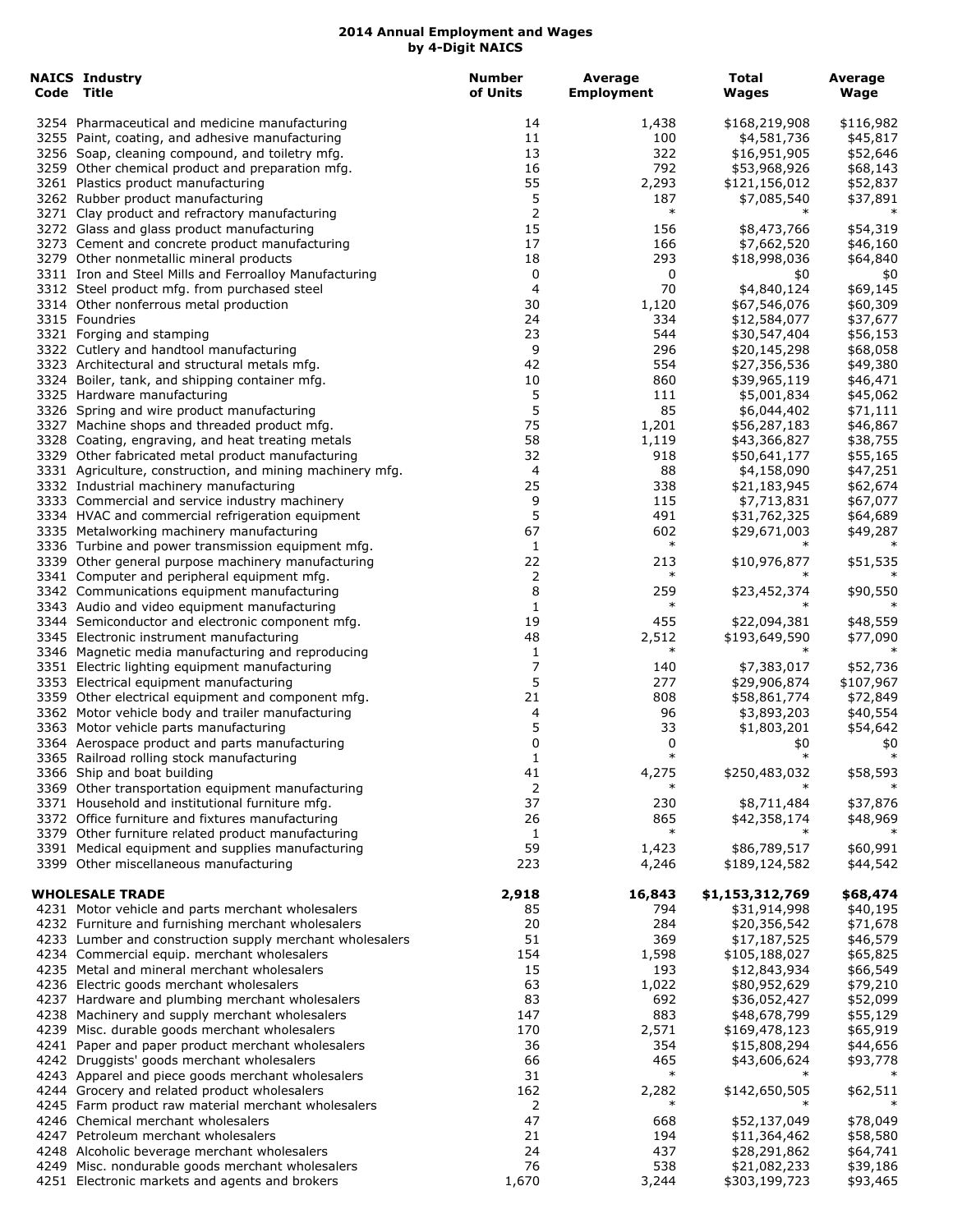| <b>NAICS Industry</b><br>Code Title                         | <b>Number</b><br>of Units | Average<br><b>Employment</b> | Total<br><b>Wages</b>        | Average<br>Wage      |
|-------------------------------------------------------------|---------------------------|------------------------------|------------------------------|----------------------|
|                                                             |                           |                              |                              |                      |
| <b>RETAIL TRADE</b>                                         | 3,842                     | 47,156                       | \$1,346,693,230              | \$28,558             |
| 4411 Automobile dealers<br>4412 Other motor vehicle dealers | 186<br>73                 | 3,799<br>509                 | \$194,053,388                | \$51,080             |
| 4413 Auto parts, accessories, and tire stores               | 150                       | 1,285                        | \$22,390,590<br>\$40,641,414 | \$43,989<br>\$31,628 |
| 4421 Furniture stores                                       | 71                        | 481                          | \$19,241,010                 | \$40,002             |
| 4422 Home furnishings stores                                | 111                       | 729                          | \$21,938,010                 | \$30,093             |
| 4431 Electronics and appliance stores                       | 151                       | 1,022                        | \$45,882,975                 | \$44,895             |
| 4441 Building material and supplies dealers                 | 161                       | 3,297                        | \$111,192,648                | \$33,725             |
| 4442 Lawn and garden equipment and supplies stores          | 54                        | 278                          | \$9,208,961                  | \$33,126             |
| 4451 Grocery stores                                         | 358                       | 9,623                        | \$216,360,840                | \$22,484             |
| 4452 Specialty food stores                                  | 126                       | 991                          | \$20,928,203                 | \$21,118             |
| 4453 Beer, wine, and liquor stores                          | 227                       | 1,323                        | \$29,986,966                 | \$22,666             |
| 4461 Health and personal care stores                        | 410                       | 4,577                        | \$170,497,699                | \$37,251             |
| 4471 Gasoline stations                                      | 316                       | 1,808                        | \$40,893,587                 | \$22,618             |
| 4481 Clothing stores                                        | 317                       | 3,264                        | \$58,875,831                 | \$18,038             |
| 4482 Shoe stores                                            | 59                        | 574                          | \$11,882,098                 | \$20,701             |
| 4483 Jewelry, luggage, and leather goods stores             | 96                        | 373                          | \$13,979,324                 | \$37,478             |
| 4511 Sporting goods and musical instrument stores           | 156                       | 1,240                        | \$23,903,610                 | \$19,277             |
| 4512 Book, periodical, and music stores                     | 15                        | 195                          | \$3,668,898                  | \$18,815             |
| 4521 Department stores                                      | 42                        | 4,035                        | \$79,537,710                 | \$19,712             |
| 4529 Other general merchandise stores                       | 120                       | 3,463                        | \$76,923,772                 | \$22,213             |
| 4531 Florists                                               | 60                        | 224                          | \$3,905,784                  | \$17,437             |
| 4532 Office supplies, stationery, and gift stores           | 142                       | 1,255                        | \$30,706,237                 | \$24,467             |
| 4533 Used merchandise stores                                | 72                        | 470                          | \$9,336,568                  | \$19,865             |
| 4539 Other miscellaneous store retailers                    | 128                       | 625                          | \$13,737,518                 | \$21,980             |
| 4541 Electronic shopping and mail-order houses              | 75                        | 512                          | \$20,441,034                 | \$39,924             |
| 4542 Vending machine operators                              | 22                        | 93                           | \$3,131,295                  | \$33,670             |
| 4543 Direct selling establishments                          | 144                       | 1,113                        | \$53,447,260                 | \$48,021             |
| TRANSPORTATION & WAREHOUSING                                | 703                       | 9,486                        | \$374,106,860                | \$39,438             |
| 4811 Scheduled air transportation                           | 9                         | 298                          | \$11,907,001                 | \$39,956             |
| 4812 Nonscheduled air transportation                        | 11                        | 33                           | \$1,642,394                  | \$49,770             |
| 4821 Rail Transportation                                    | 1                         | $\ast$                       |                              |                      |
| 4831 Sea, coastal, and Great Lakes transportation           | 8                         | 107                          | \$6,029,045                  | \$56,346             |
| 4832 Inland water transportation                            | $\mathbf{1}$              | $\ast$                       |                              |                      |
| 4841 General freight trucking                               | 151                       | 1,375                        | \$69,856,940                 | \$50,805             |
| 4842 Specialized freight trucking                           | 150                       | 889                          | \$39,088,117                 | \$43,969             |
| 4851 Urban transit systems                                  | 0                         | 0                            | \$0                          | \$0                  |
| 4852 Interurban and rural bus transportation                | 2                         | $\ast$                       | $\ast$                       | $\ast$               |
| 4853 Taxi and limousine service                             | 43                        | 229                          | \$6,237,231                  | \$27,237             |
| 4854 School and employee bus transportation                 | 40                        | 1,955                        | \$43,085,529                 | \$22,039             |
| 4855 Charter bus industry                                   | 7                         | 114                          | \$3,434,439                  | \$30,127             |
| 4859 Other ground passenger transportation                  | 16                        | 114                          | \$2,745,271                  | \$24,081             |
| 4861 Pipeline transportation of crude oil                   | 1                         | $\ast$                       | $\ast$                       |                      |
| 4862 Pipeline transportation of natural gas                 | 2                         | $\ast$                       | $\ast$                       | $\ast$               |
| 4869 Other pipeline transportation                          | 1                         | $\ast$                       |                              |                      |
| 4871 Scenic and sightseeing transportation, land            | 7                         | 48                           | \$1,076,937                  | \$22,436             |
| 4872 Scenic and sightseeing transportation, water           | 38                        | 115                          | \$3,173,458                  | \$27,595             |
| 4879 Scenic and sightseeing transportation, other           | 1                         | $\ast$                       | $\ast$                       |                      |
| 4881 Support activities for air transportation              | 20                        | 199                          | \$5,201,146                  | \$26,136             |
| 4882 Support activities for rail transportation             | 1                         | $\ast$                       |                              |                      |
| 4883 Support activities for water transportation            | 17                        | 247                          | \$10,802,783                 | \$43,736             |
| 4884 Support activities for road transportation             | 35                        | 283                          | \$11,573,267                 | \$40,895             |
| 4885 Freight transportation arrangement                     | 48                        | 230                          | \$11,948,218                 | \$51,949             |
| 4889 Other support activities for transportation            | 5                         | 12                           | \$323,044                    | \$26,920             |
| 4921 Couriers                                               | 33                        | 1,582                        | \$69,547,941                 | \$43,962             |
| 4922 Local messengers and local delivery                    | 31                        | 181                          | \$6,299,097                  | \$34,802             |
| 4931 Warehousing and storage                                | 32                        | 1,291                        | \$60,089,686                 | \$46,545             |
| <b>INFORMATION</b>                                          | 817                       | 8,850                        | \$604,086,743                | \$68,258             |
| 5111 Newspaper, book, and directory publishers              | 121                       | 908                          | \$49,527,332                 | \$54,546             |
| 5112 Software publishers                                    | 138                       | 934                          | \$95,266,847                 | \$101,999            |
| 5121 Motion picture and video industries                    | 136                       | 678                          | \$20,664,104                 | \$30,478             |
| 5122 Sound recording industries                             | 10                        | $\ast$                       | $\ast$                       | $\ast$               |
| 5151 Radio and television broadcasting                      | 30                        | 627                          | \$34,747,344                 | \$55,418             |
| 5152 Cable and other subscription programming               | 4                         | 4                            | \$725,397                    | \$181,349            |
| 5171 Wired telecommunications carriers                      | 68                        | 1,615                        | \$126,582,988                | \$78,380             |
| 5172 Wireless telecommunications carriers                   | 39                        | 421                          | \$27,570,120                 | \$65,487             |
| 5174 Satellite telecommunications                           | 2                         | $\ast$                       |                              |                      |
| 5179 Other telecommunications                               | 20                        | 504                          | \$41,770,601                 | \$82,878             |
| 5182 Data processing and related services                   | 150                       | 2,552                        | \$187,167,292                | \$73,341             |
| 5191 Other information services                             | 102                       | 590                          | \$19,534,427                 | \$33,109             |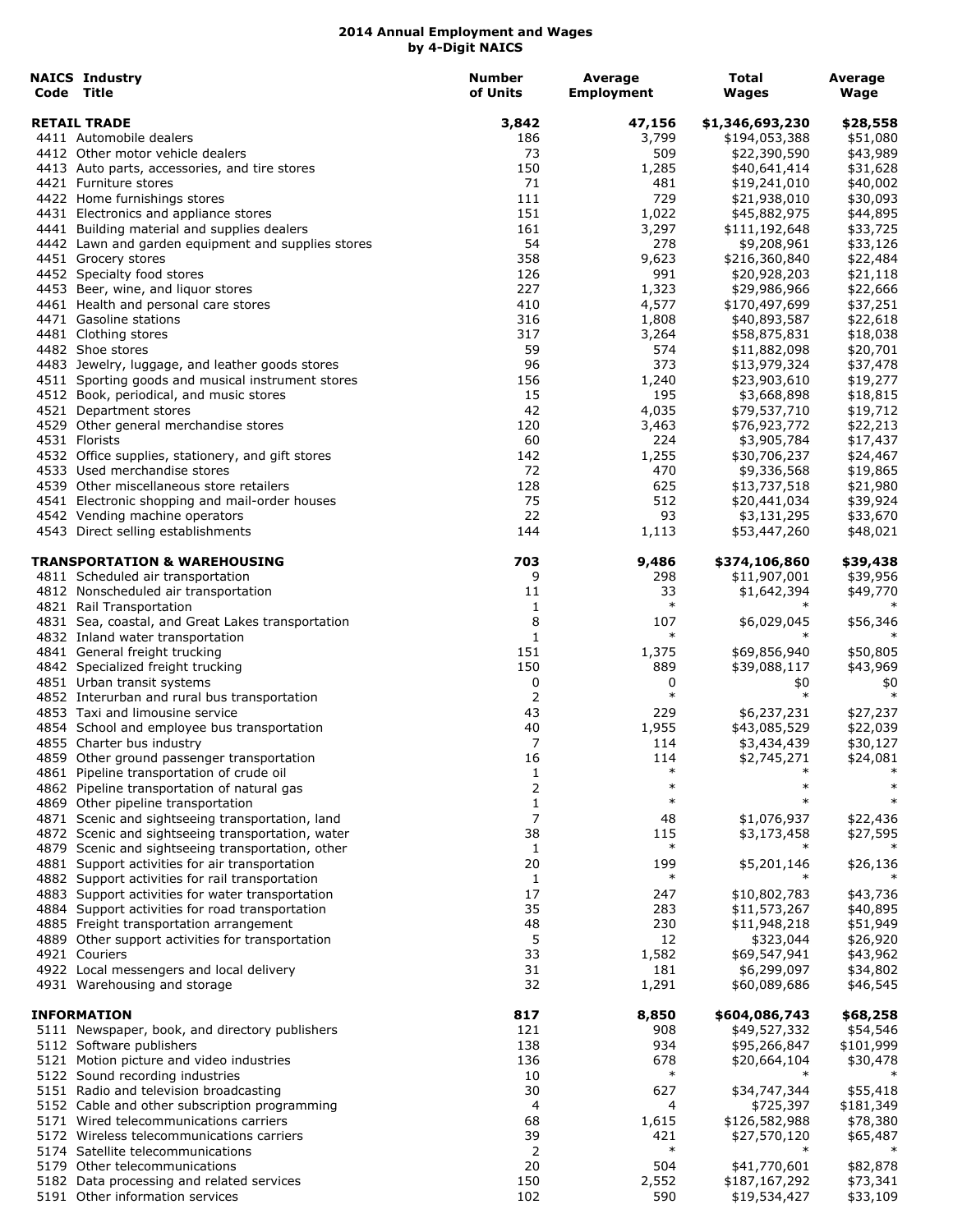| <b>NAICS Industry</b><br>Code Title                                                | <b>Number</b><br>of Units | Average<br><b>Employment</b> | Total<br>Wages               | Average<br>Wage      |
|------------------------------------------------------------------------------------|---------------------------|------------------------------|------------------------------|----------------------|
| <b>FINANCE &amp; INSURANCE</b>                                                     | 1,585                     | 24,140                       | \$2,213,427,097              | \$91,691             |
| 5221 Depository credit intermediation                                              | 310                       | 7,910                        | \$477,775,605                | \$60,401             |
| 5222 Nondepository credit intermediation                                           | 147                       | 999                          | \$81,137,440                 | \$81,219             |
| 5223 Activities related to credit intermediation                                   | 103                       | 819                          | \$47,980,209                 | \$58,584             |
| 5231 Securities and commodity contracts brokerage                                  | 96                        | 3,597                        | \$575,323,149                | \$159,945            |
| 5232 Securities and commodity exchanges                                            | 0                         | 0                            | \$0                          | \$0                  |
| 5239 Other financial investment activities                                         | 212                       | 1,521                        | \$319,674,139                | \$210,174            |
| 5241 Insurance carriers                                                            | 113                       | 5,196                        | \$418,120,151                | \$80,470             |
| 5242 Insurance agencies, brokerages, and related                                   | 580                       | 4,091                        | \$292,361,375                | \$71,465             |
| 5251 Insurance and employee benefit funds<br>5259 Other investment pools and funds | 3<br>25                   | $\ast$<br>$\ast$             | $\ast$<br>$\ast$             | $\ast$               |
|                                                                                    |                           |                              |                              |                      |
| <b>REAL ESTATE, RENTAL &amp; LEASING</b><br>5311 Lessors of real estate            | 1,057<br>247              | 5,942<br>916                 | \$253,859,003                | \$42,723<br>\$41,433 |
| 5312 Offices of real estate agents and brokers                                     | 267                       | 726                          | \$37,952,491<br>\$36,589,471 | \$50,399             |
| 5313 Activities related to real estate                                             | 335                       | 2,739                        | \$118,529,299                | \$43,275             |
| 5321 Automotive equipment rental and leasing                                       | 62                        | 699                          | \$22,618,221                 | \$32,358             |
| 5322 Consumer goods rental                                                         | 68                        | 374                          | \$11,997,567                 | \$32,079             |
| 5323 General rental centers                                                        | 20                        | 145                          | \$6,667,419                  | \$45,982             |
| 5324 Machinery and equipment rental and leasing                                    | 48                        | 279                          | \$15,232,353                 | \$54,596             |
| 5331 Lessors of nonfinancial intangible assets                                     | 13                        | 64                           | \$4,272,182                  | \$66,753             |
| PROFESSIONAL, SCIENTIFIC, & TECHNICAL SERVICES                                     | 4,589                     | 22,848                       | \$1,614,421,742              | \$70,659             |
| 5411 Legal services                                                                | 833                       | 3,961                        | \$254,715,651                | \$64,306             |
| 5412 Accounting and bookkeeping services                                           | 537                       | 2,961                        | \$172,886,788                | \$58,388             |
| 5413 Architectural and engineering services                                        | 506                       | 3,642                        | \$257,097,999                | \$70,593             |
| 5414 Specialized design services                                                   | 150                       | 321                          | \$17,683,272                 | \$55,088             |
| 5415 Computer systems design and related services                                  | 1,142                     | 6,084                        | \$537,475,482                | \$88,342             |
| 5416 Management and technical consulting services                                  | 738                       | 2,436                        | \$179,864,110                | \$73,836             |
| 5417 Scientific research and development services                                  | 147                       | 895                          | \$74,141,644                 | \$82,840             |
| 5418 Advertising and related services                                              | 278                       | 974                          | \$51,937,098                 | \$53,324             |
| 5419 Other professional and technical services                                     | 258                       | 1,574                        | \$68,619,698                 | \$43,596             |
| <b>MANAGEMENT OF COMPANIES</b>                                                     | 283                       | 12,001                       | \$1,429,894,133              | \$119,148            |
| 5511 Management of companies and enterprises                                       | 283                       | 12,001                       | \$1,429,894,133              | \$119,148            |
| <b>ADMINISTRATIVE &amp; SUPPORT &amp; WASTE MGMT SERVICES</b>                      | 2,643                     | 26,109                       | \$885,503,016                | \$33,916             |
| 5611 Office administrative services                                                | 126                       | 847                          | \$44,995,116                 | \$53,123             |
| 5612 Facilities support services                                                   | 14                        | 245                          | \$10,880,577                 | \$44,411             |
| 5613 Employment services                                                           | 634                       | 9,163                        | \$287,518,255                | \$31,378             |
| 5614 Business support services                                                     | 183                       | 1,431                        | \$72,041,261                 | \$50,343             |
| 5615 Travel arrangement and reservation services                                   | 99                        | 1,956                        | \$91,628,392                 | \$46,845             |
| 5616 Investigation and security services                                           | 165                       | 2,613                        | \$74,836,369                 | \$28,640             |
| 5617 Services to buildings and dwellings                                           | 1,150                     | 7,126                        | \$196,877,161                | \$27,628             |
| 5619 Other support services                                                        | 128                       | 1,139                        | \$26,143,617                 | \$22,953             |
| 5621 Waste collection                                                              | 69                        | 774                          | \$33,619,556                 | \$43,436             |
| 5622 Waste treatment and disposal                                                  | 11                        | 326                          | \$19,560,860                 | \$60,003             |
| 5629 Remediation and other waste services                                          | 68                        | 489                          | \$27,401,852                 | \$56,037             |
| <b>EDUCATIONAL SERVICES</b>                                                        | 601                       | 18,547                       | \$943,314,203                | \$50,861             |
| 6111 Elementary and secondary schools                                              | 108                       | 4,999                        | \$195,068,902                | \$39,022             |
| 6112 Junior colleges                                                               | 4                         | 592                          | \$25,659,999                 | \$43,345             |
| 6113 Colleges and universities                                                     | 70                        | 10,937                       | \$656,370,570                | \$60,014             |
| 6114 Business, computer and management training                                    | 63                        | 183                          | \$13,384,423                 | \$73,139             |
| 6115 Technical and trade schools                                                   | 36                        | 321                          | \$12,487,844                 | \$38,903             |
| 6116 Other schools and instruction                                                 | 254                       | 1,109                        | \$24,465,662                 | \$22,061             |
| 6117 Educational support services                                                  | 67                        | 406                          | \$15,876,803                 | \$39,105             |
| <b>HEALTH CARE &amp; SOCIAL ASSISTANCE</b>                                         | 3,802                     | 80,348                       | \$3,498,862,410              | \$43,546             |
| 6211 Offices of physicians                                                         | 738                       | 8,374                        | \$652,263,316                | \$77,891             |
| 6212 Offices of dentists                                                           | 377                       | 2,841                        | \$129,841,220                | \$45,703             |
| 6213 Offices of other health practitioners                                         | 533                       | 3,527                        | \$140,192,760                | \$39,748             |
| 6214 Outpatient care centers                                                       | 124                       | 3,473                        | \$145,205,361                | \$41,810             |
| 6215 Medical and diagnostic laboratories                                           | 87                        | 990                          | \$67,408,047                 | \$68,089             |
| 6216 Home health care services                                                     | 80                        | 5,344                        | \$156,974,902                | \$29,374             |
| 6219 Other ambulatory health care services                                         | 40                        | 1,271                        | \$47,301,118                 | \$37,216             |
| 6221 General medical and surgical hospitals                                        | 13                        | 17,874                       | \$1,000,886,988              | \$55,997             |
| 6222 Psychiatric and substance abuse hospitals                                     | 4                         | 1,919                        | \$108,723,203                | \$56,656             |
| 6223 Other hospitals                                                               | 13                        | 3,492                        | \$235,730,934                | \$67,506             |
| 6231 Nursing care facilities                                                       | 86                        | 10,439                       | \$346,711,346                | \$33,213             |
| 6232 Residential mental health facilities                                          | 229                       | 3,981                        | \$89,062,570                 | \$22,372             |